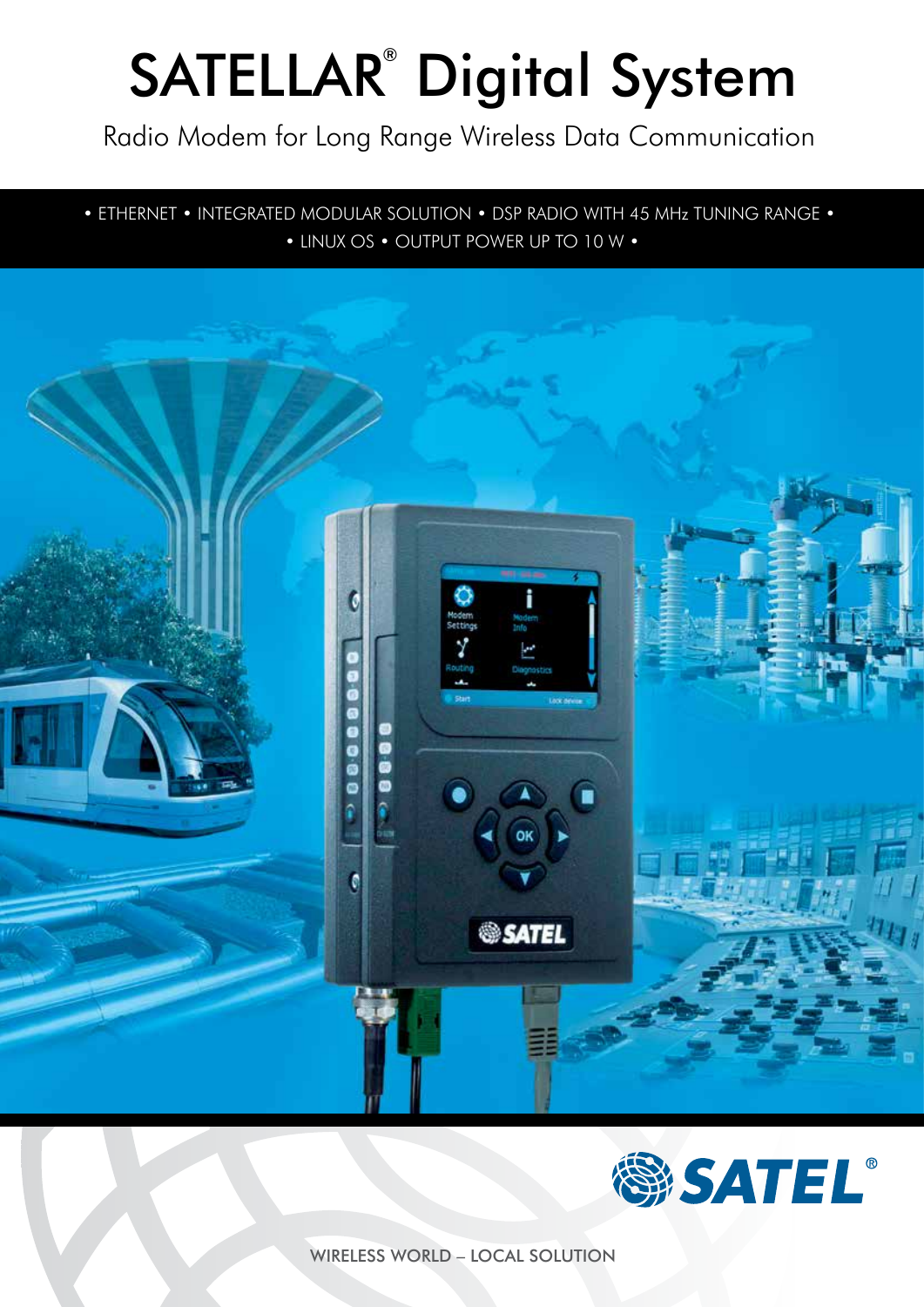## A UNIQUE DIGITAL RADIO MODEM SYSTEM

SATELLAR is designed to be flexible and expandable. It can be used in transparent or IP transfer (TCP/IP; UDP/IP), allowing operation in packet-based mode. The Linux operating system enables the design and addition of new functions and features. Over-the-air remote management and firmware updating are possible without a need to visit the installation site. Handy size, positioning of interface connectors on the bottom, a large color display and keypad make it a dream come true for the installer. Do you want to reduce your system costs long-term and embed SATELLAR as a part of your system?

#### SUPREME PERFORMANCE

SATELLAR has many unique features like Software radio technology.

Selectable main functions:

- Operating frequency range 360 … 485 MHz
- Tuning range 45 MHz
- Data rate over-the-air up to 38.4 kbps
- Output power level from 0.1 W to 10 W
- Channel spacing 6.25 … 25 kHz

SATELLAR is easy to connect to any system, due to:

- Ethernet 10/100 Mbps
- Serial interface RS-232, -422, -485
- USB host and device connections
- Data encryption according to AES-128 standard
- Built-in firewall for radio and wired IP network

SATELLAR's heart and brain is Linux OS, giving:

- Easy and fast implementation of new features
- Controls SATELLAR's internal operations and creates reports on its LCD



#### MODULAR CONSTRUCTION – SELECT ONLY WHAT YOU NEED

The SATELLAR Digital System consists of the principal module Radio Unit (RU) and the Central Unit (CU). The RU alone can be used as a radio modem with serial interface and as a router in packet-routing networks. Combination of CU and RU works as a TCP/IP radio modem.

- SATELLAR-1DS 1W RU
- SATELLAR-10DS 10W RU
- SATELLAR-2DS 1W RU and CU
- SATELLAR-20DS 10W RU and CU
- SATELLAR-2DS and 20DS are available with a Graphical User Interface (GUI)
- Expansion Units (XUs) like I/O, GSM and GPS units can be designed and incorporated

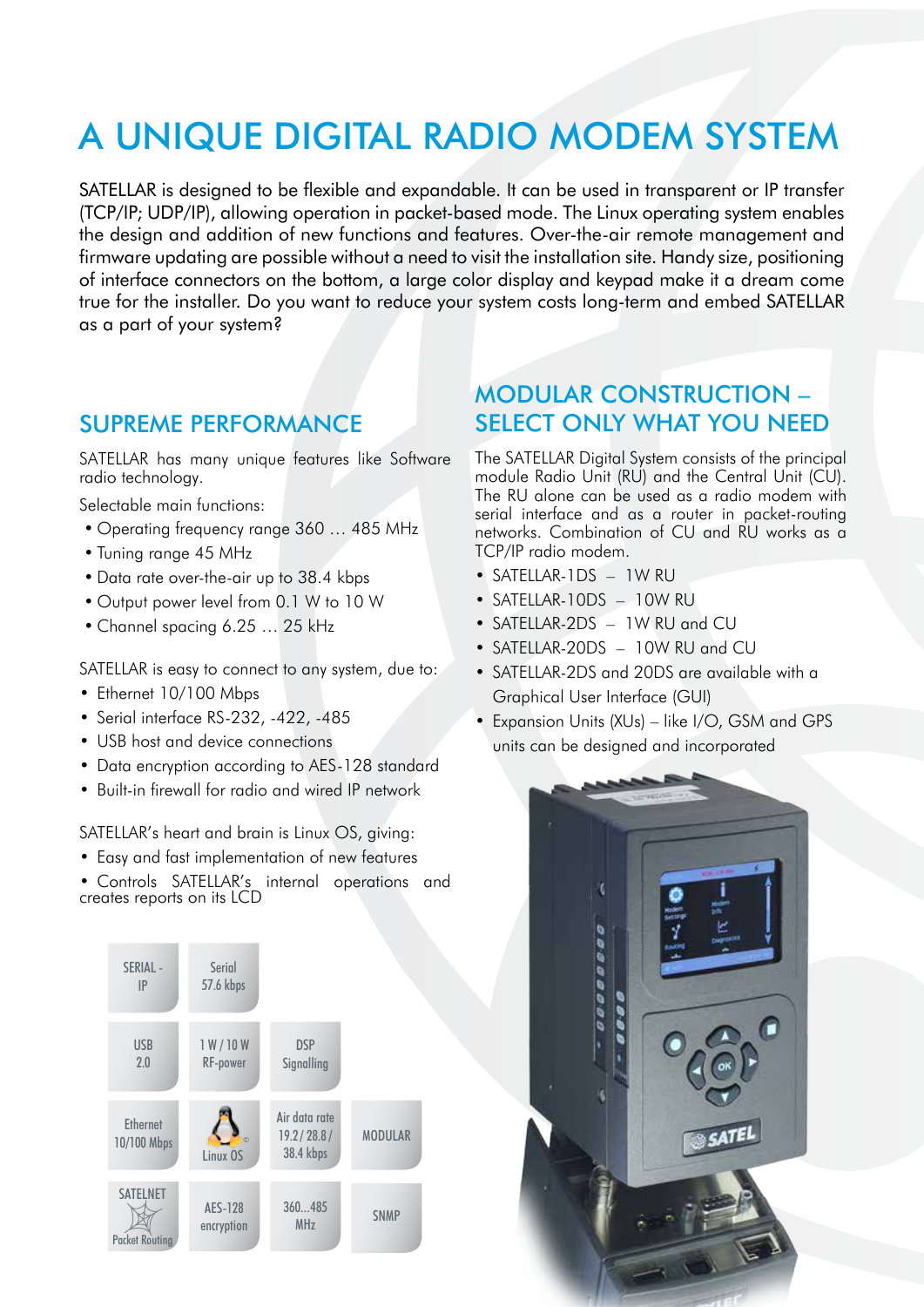



### MULTIDIMENSIONAL CONFIGURATION OPTIONS

SATELLAR's powerful features can be configured by various easily-accessible methods:

• WEB SERVER Using IP connectivity for normal and advanced settings.

• USB Transferring firmware, files and settings by a USB memory stick.

• SNMP For collecting and organizing information from the devices in IP networks.

• KEYPAD AND DISPLAY To set and read settings and configure all SATELLARs in the network.

• OVER-THE-AIR Enables remote management and firmware updating to all installed radio modems in the field.

### FLEXIBILITY IN INSTALLATION

Combining innovative modularity, compact unit size and low weight, it gives users supreme flexibility in cabinet mounts and usage.

• Installation on a flat surface with mounting clips or to a DIN rail

• All interfaces requiring cabling are located on the bottom of the unit

• A wide operating voltage range and low power consumption

• D9; RS-232/422/485 interfaces in transparent mode

• RJ-45 with Auto-MDIX interface in packet-based mode